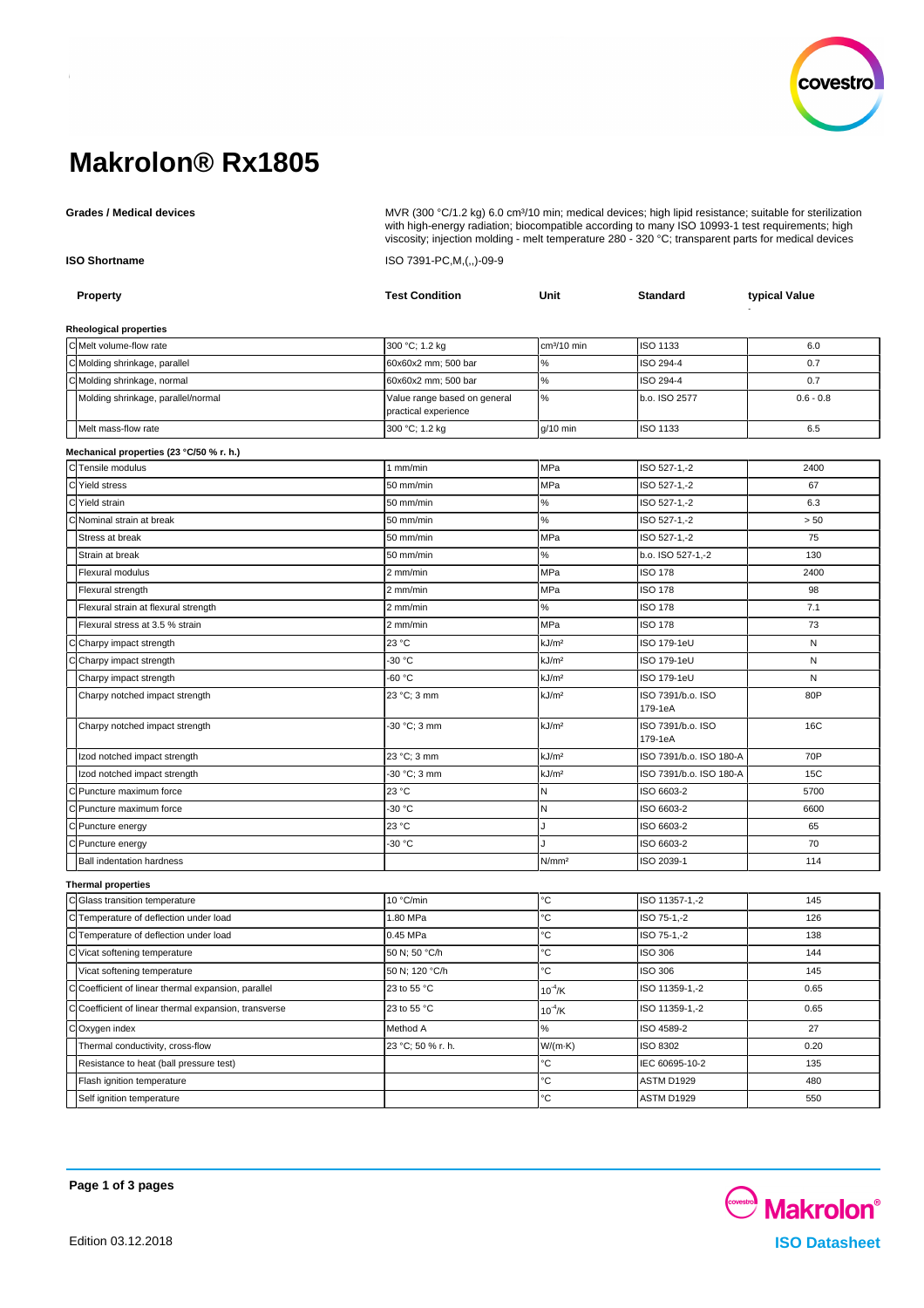

# **Makrolon® Rx1805**

| Property                                            | <b>Test Condition</b> | Unit              | <b>Standard</b> | typical Value   |
|-----------------------------------------------------|-----------------------|-------------------|-----------------|-----------------|
| Other properties (23 °C)                            |                       |                   |                 |                 |
| C Water absorption (saturation value)               | Water at 23 °C        | $\%$              | <b>ISO 62</b>   | 0.30            |
| C Water absorption (equilibrium value)              | 23 °C; 50 % r. h.     | $\%$              | ISO 62          | 0.12            |
| C Density                                           |                       | kg/m <sup>3</sup> | ISO 1183-1      | 1200            |
| <b>Bulk density</b>                                 | Pellets               | kg/m <sup>3</sup> | <b>ISO 60</b>   | 660             |
| Processing conditions for test specimens            |                       |                   |                 |                 |
| C Injection molding-Melt temperature                |                       | °C                | <b>ISO 294</b>  | 300             |
| C Injection molding-Mold temperature                |                       | °C                | <b>ISO 294</b>  | 80              |
| C Injection molding-Injection velocity              |                       | mm/s              | <b>ISO 294</b>  | 200             |
| <b>Recommended Processing and Drying Conditions</b> |                       |                   |                 |                 |
| <b>Melt Temperatures</b>                            |                       | °C                |                 | 290 - 330       |
| <b>Standard Melt Temperature</b>                    |                       | °С                |                 | 310             |
| Barrel Temperatures - Rear                          |                       | °C                |                 | $260 - 270$     |
| Barrel Temperatures - Middle                        |                       | °С                |                 | 280 - 290       |
| Barrel Temperatures - Front                         |                       | °C                |                 | $290 - 300$     |
| Barrel Temperatures - Nozzle                        |                       | °С                |                 | $300 - 310$     |
| <b>Mold Temperatures</b>                            |                       | °С                |                 | $80 - 120$      |
| Hold Pressure (% of injection pressure)             |                       | $\%$              |                 | $50 - 75$       |
| Plastic Back Pressure (specific)                    |                       | bar               |                 | $50 - 150$      |
| Peripheral Screw Speed                              |                       | m/s               |                 | $0.05 - 0.2$    |
| Shot-to-Cylinder Size                               |                       | $\%$              |                 | $30 - 70$       |
| Dry Air Drying Temperature                          |                       | °С                |                 | 120             |
| Dry Air Drying Time                                 |                       | h                 |                 | $2 - 3$         |
| Moisture Content max. (%)                           |                       | $\%$              |                 | $= 0.02$        |
| Vent Depth                                          |                       | mm                |                 | $0.025 - 0.075$ |

**C** These property characteristics are taken from the CAMPUS plastics data bank and are based on the international catalogue of basic data for plastics according to ISO 10350.

Impact properties:  $N =$  non-break,  $P =$  partial break,  $C =$  complete break